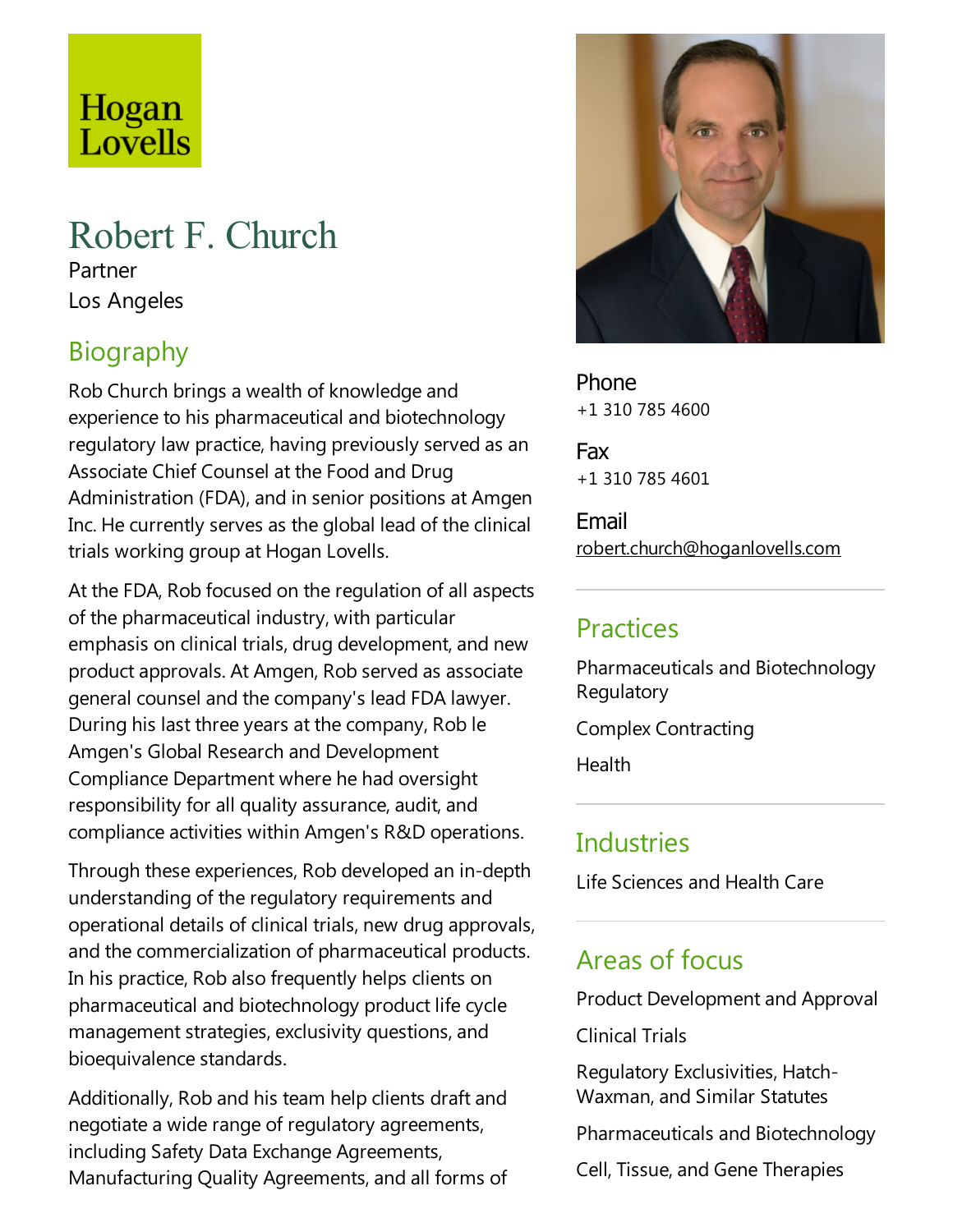agreements used in clinical trials. He also assists clients with corporate transactional matters, including the assessment of opportunities in the life sciences markets. His knowledge and understanding of the requirements and standards that impact his clients has helped him earn recognition as a Regulatory Star in LMG Life Sciences.

Immediately following law school, Rob clerked in the U.S. District Court for the Eastern District of Virginia. He also served as a Peace Corps volunteer in Honduras following his undergraduate studies.

### Representative experience

Conducted an investigation of a drug company's compliance with FDA safety reporting regulations for clinical trials.

Helped acompany obtain approval of its first drug by responding to significant data integrity and GCP compliance concerns raised by FDA.

Successfully assisted a biotechnology company appeal FDA's initial decision to deny the company's Fast Track designation request.

Assisted many companies draft and negotiate Safety Data Exchange Agreements, Manufacturing Quality Agreements, and all forms of clinical agreements.

Conducted numerous due diligence reviews of pharmaceutical and biotechnology assets being assessed for potential acquisition.

### Awards and rankings

Healthcare: Life Sciences, Legal 500 US, 2020

#### Latest thinking and events

- **News** 
	- $\blacksquare$  FDA issues ambitious new draft quidance to promote clinical trial diversity
- **Hogan Lovells Podcasts** 
	- $\blacksquare$  Podcast: Talking the cure

Transaction and Securities Disclosure Support and Due **Diligence** 

# Education and admissions

### Education

J.D., William & Mary Law School, 1993

B.A., University of Virginia, 1987

# **Memberships**

Member, Government Relations Committee, BayBio

#### Bar admissions and qualifications

California